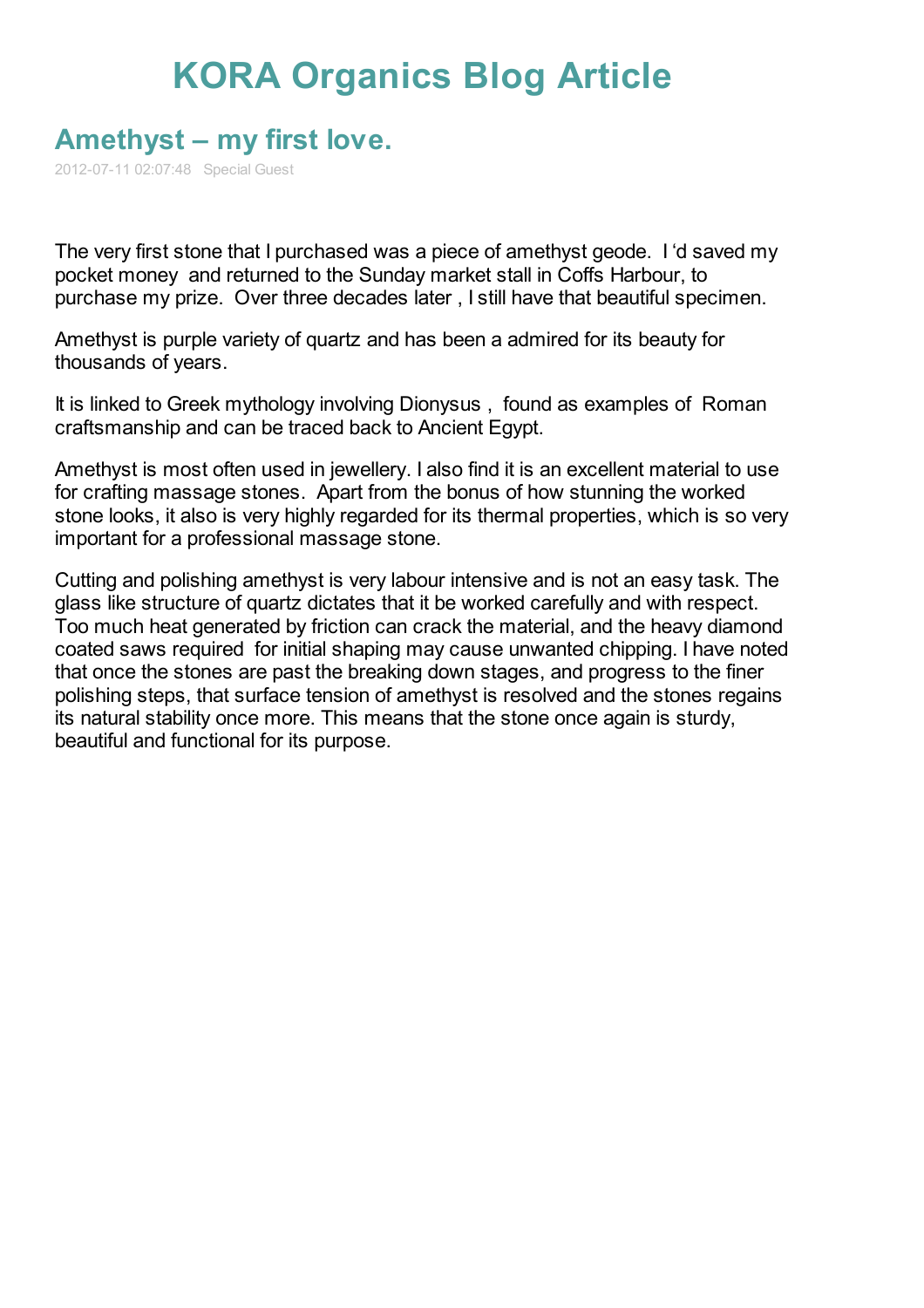

Amethyst is beautiful when used in facial or body massage. Therapists enjoy the energetic and esoteric aspects of working with this crystal. It is the height of luxury to [experience](http://www.koraorganics.com/blog/live-in-my-skin/all-things-organic/organic-certification/amethyst-%e2%80%93-my-first-love/attachment/brett2/) facial massage with cool amethyst and rose quartz crystals, deftly wielded by a dedicated practitioner. Equally, when used heated on the body, the therapy can be transforming.

Chakra crystal sets are also a place where you will often find amethyst. As a crystal it is representative of throat to crown chakras, and as such it is always highly prized.

Amethyst was the catalyst that began my lifelong passion for natures' expressions of beauty.

From that sunny afternoon at the community markets in the early 1970's, then decades later , to the many months spent sourcing mines that could provide large enough amethyst pieces for my specific crafting needs, through to the present day, when I have sculpted massage stones that are unique and they have found homes with dynamic and dedicated therapists.